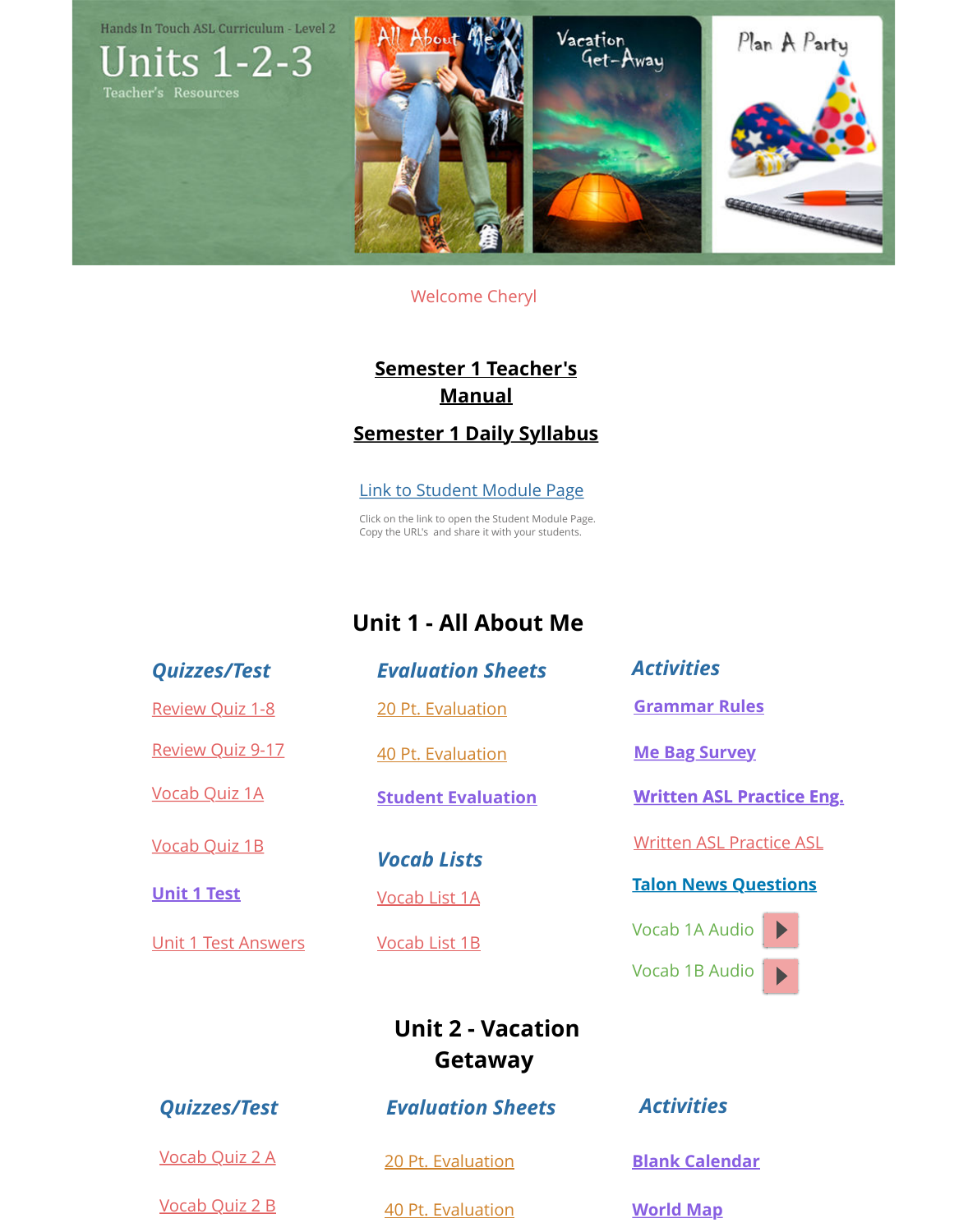**Unit 3 Test**

Unit 3 Test Answers

**Test 3 Review** 

## **[Semester](http://media.wix.com/ugd/a008a9_4d947f5897ef419f9d7a9c69656082da.pdf) 1 F Document**

### **Final Review**

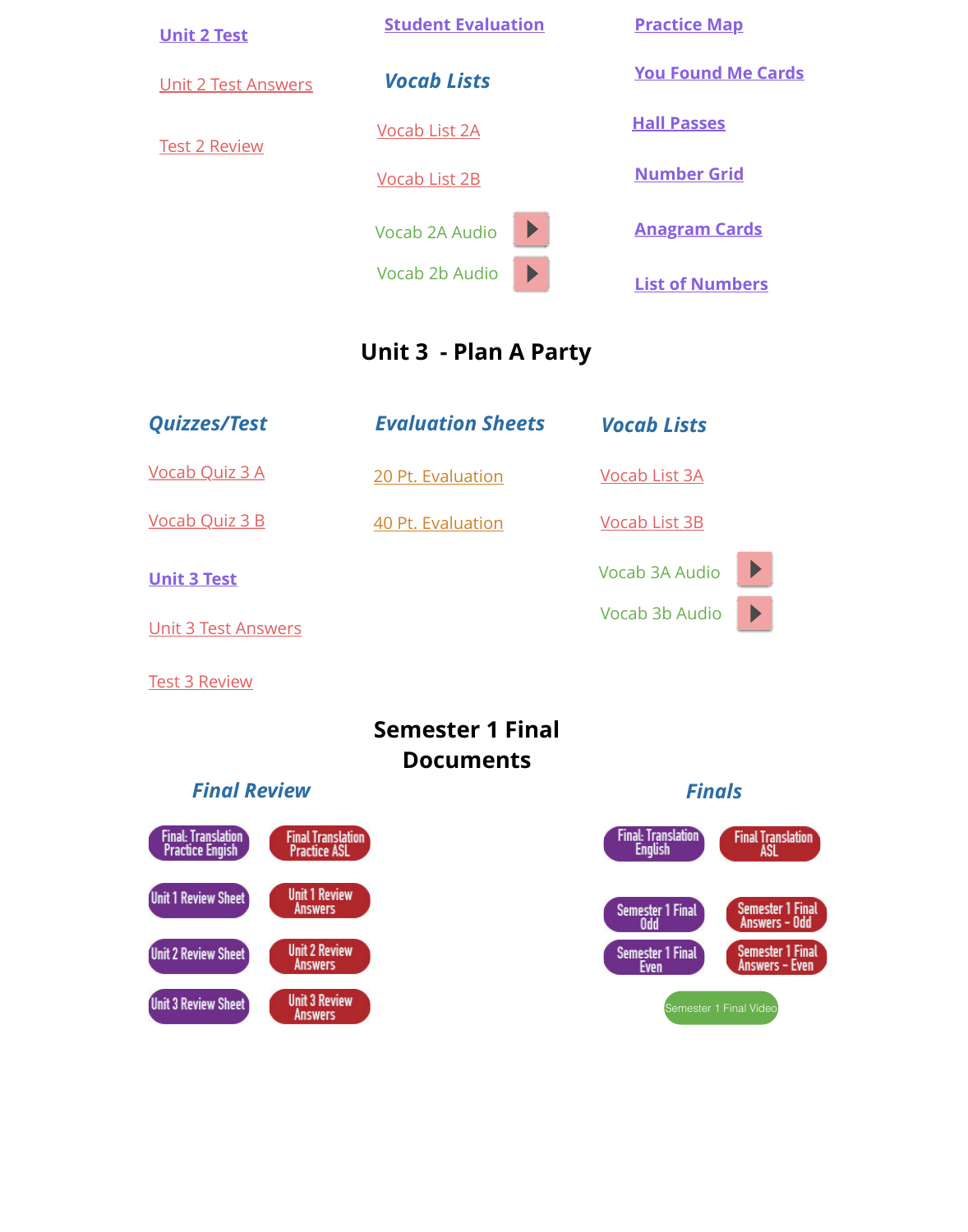

## **Unit 5 - In The Cour**

#### *Quizzes/Test*

Vocab Quiz 5 A

[Vocab Quiz 5 B](http://media.wix.com/ugd/a008a9_afb830f3c9bc408f91d4ed2337c8d046.pdf)

**[Test 4, 5 Review](http://media.wix.com/ugd/a008a9_0b5489ab07d642f7922f1a90f9a1828b.pdf)** 

[Test 4, 5 Rev. A](http://media.wix.com/ugd/a008a9_0757700aaca9435287a55c76ab863dc0.pdf)nswers

## *E[valuation Sheets](http://media.wix.com/ugd/a008a9_f20794b76b6c4c7fb5b3568e2bf787d9.pdf)*

[20 Pt. Evaluation](http://media.wix.com/ugd/a008a9_26c35ed19faa438aab33b6cf0254f435.pdf)

[40 Pt. Evaluation](http://media.wix.com/ugd/a008a9_92f69ab912004b5882b7891f91dd4703.pdf)

*[Vocab Lists](http://media.wix.com/ugd/a008a9_ed20717787294f229b8e271ff33eebc8.pdf)* Vocab List 5 A